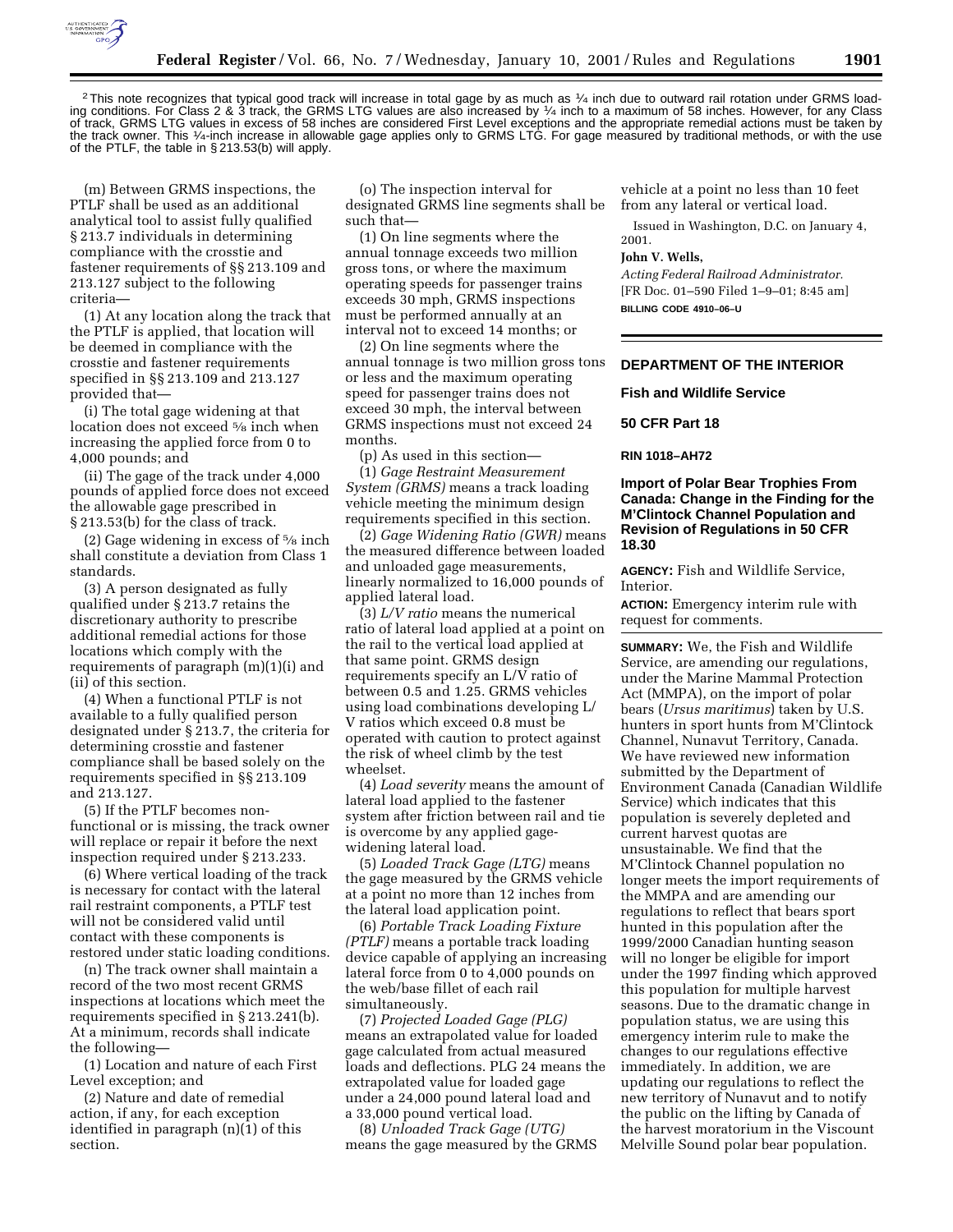We invite your comments on this interim rule.

**DATES:** This rule is effective on January 10, 2001. We will accept comments on this rule until March 12, 2001.

**ADDRESSES:** If you wish to comment, you may submit your comments by any one of several methods. You may mail comments to Ms. Teiko Saito, Chief, Division of Management Authority, U.S. Fish and Wildlife Service, 4401 North Fairfax Drive, Room 700, Arlington, Virginia 22203. You may also comment via the Internet to: fw9ia\_dma@fws.gov. Please include ''Attn: Part 18 Comments (RIN 1018–AH72)'' and include your name and return address in your e-mail message. Materials received will be available for public inspection by appointment from 7:45 a.m. to 4:15 p.m., Monday through Friday, at the above address.

#### **FOR FURTHER INFORMATION CONTACT:** Ms.

Teiko Saito, at the above address, telephone (703) 358–2093, fax (703) 358–2280.

# **SUPPLEMENTARY INFORMATION:**

### **Background**

The 1994 Amendments to the MMPA (section  $104(c)(5)(A)$ ) allow for the issuance of permits to import sporthunted polar bear trophies from Canada when we can make certain legal and biological findings. On February 18, 1997, we published regulations in the **Federal Register** (62 FR 7302) that established standards for the issuance of permits to allow the import of sporthunted polar bear trophies (50 CFR Part 18.30). It made aggregate findings applicable for multiple harvest seasons for five populations, including M'Clintock Channel, as follows: (a) Canada has a sport-hunting program that allows us to determine before import that each polar bear was legally taken; (b) Canada has a monitored and enforced program that is consistent with the purposes of the 1973 International Agreement on the Conservation of Polar Bears; (c) Canada has a sport-hunting program that is based on scientifically sound quotas ensuring the maintenance of the affected population stock at a sustainable level for certain populations; and (d) the export of sporthunted trophies from Canada and their subsequent import into the United States would be consistent with CITES and would not likely contribute to illegal trade of bear parts. A subsequent final rule on January 11, 1999 (64 FR 1529), made aggregate findings that approved two additional populations.

In Canada, management of polar bears has been delegated to the Provinces and Territories. However, the Canadian

Wildlife Service, Canada's national wildlife agency, maintains an active research program and is involved in the management of populations that are shared between jurisdictions, particularly between Canada and other nations. In addition, Native Land Claims have resulted in Co-Management Boards for most of Canada's polar bear populations. The Federal/Provincial/ Territorial Polar Bear Technical Committee (PBTC) and Polar Bear Administrative Committee meet annually to ensure a coordinated management process between these parties.

The basis of the Government of Northwest Territories (GNWT) and Government of Nunavut (GNUN) polar bear management program is that the human-caused killing of polar bears (e.g., harvest, defense, or incidental) must remain within the sustainable yield, with the anticipation of slow growth for any population. The program has several components including: (a) Use of scientific studies to determine and monitor changes in population size and establish population boundaries; (b) involvement of the resource users and incorporation of traditional knowledge to enrich and complement scientific studies; (c) harvest data collection and a license tracking system; and (d) enforcement measures through regulations and management agreements.

Regulations and management agreements between the GNWT, GNUN, and Native land claim beneficiaries provide the rules for polar bear harvest in the Northwest Territories (NWT) and Nunavut. Sport hunting of polar bears is presently legal only in NWT and Nunavut and includes additional requirements. All sport hunts must be conducted under Canadian jurisdiction and guided by a Native hunter. In addition, transportation during the hunt must be by dog sled, the tags must come from the community quota, and quota tags from unsuccessful sport hunts may not be used again. All bears taken by sport hunters must be accounted for within existing quota tags. Not all communities participate in sport hunting as it reduces hunting opportunities for local hunters. You should refer to the February 18, 1997 (62 FR 7302), and January 11, 1999 (64 FR 1529), rules for more extensive information on Canada's polar bear management program.

# **What Is the Status of the M'Clintock Channel Polar Bear Population?**

As described in our February 18, 1997 (62 FR 7302) final rule, in the mid-1970s, Canada estimated the M'Clintock Channel population to be 900 polar bears based on a 6-year mark-recapture population study. Subsequently, local hunters advised that 700 might be a more accurate estimate. However, we note that new information submitted to us by Canada indicates the 1978 population inventory estimate was 350 bears and that it was revised upward to 700 based on the belief that the initial estimate was too low. Under a Local Management Agreement between Inuit communities that share this population, the harvest quota for this area was revised to levels expected to achieve slow growth based on the population estimate of 700 polar bears. Although Canada considered the population estimate information as poor, we approved this population since Canada, in conjunction with the local communities, agreed to the reduction (from 900 to 700) in the population estimate, hunting had been at a 2 male to 1 female sex ratio for several years, and there was a management agreement in place.

Canada initiated a new study of the polar bear population in M'Clintock Channel in 1998 to assess the population size currently being used to calculate harvest quotas. At the 2000 PBTC meeting, the GNUN presented preliminary results of the markrecapture analysis based on data collected during 1998 and 1999. Although cautioning that the results were incomplete, the polar bear managers estimated that the newly revised population size for the M'Clintock Channel population was between 360 and 390 bears, considerably lower than the previous estimate of 700. The GNUN considered the reliability of the new estimate ''poor;'' and noted that a more accurate estimate was to be calculated following the end of the 3-year mark-recapture study.

Following the end of the study in 2000, the GNUN provided us with preliminary results based on data collected in 1998, 1999, and 2000. The recalculated population estimate of polar bears in M'Clintock Channel is between 238 and 399 bears, with 288 as the best estimate. Based on this updated estimate, the GNUN recalculated the maximum sustainable harvest that would sustain the population at its current level, with no population growth, at 8 bears per year (4 males and 4 females). The current quota is 32 bears (22 males and 10 females). The GNUN is currently reconstructing age data from polar bear teeth that will be used to calculate survival estimates which is expected to result in a more accurate population estimate. The analyses are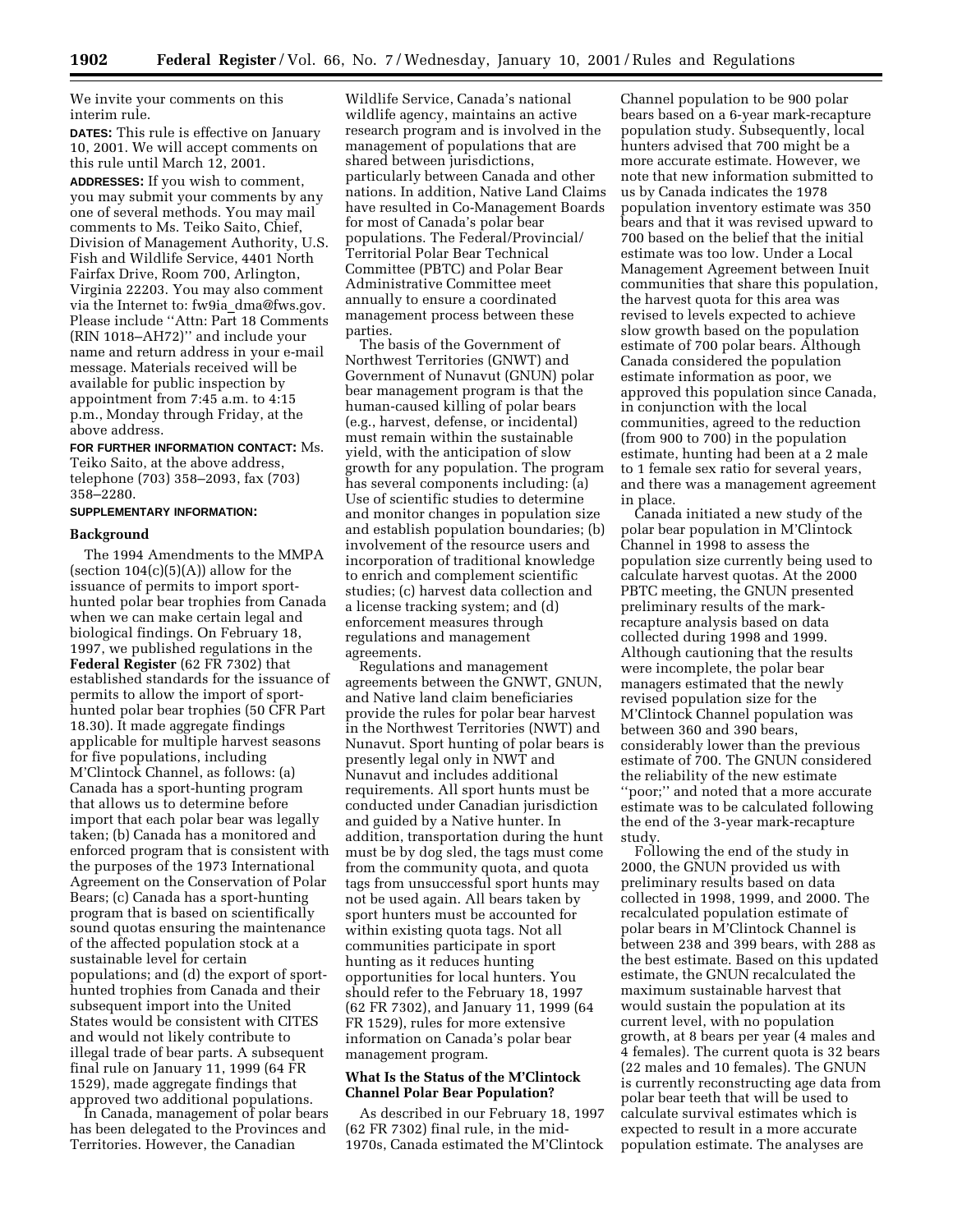expected to be completed by the beginning of 2001 and presented at the PBTC Meeting in February 2001.

The GNUN indicates that at the current rate of harvest, the population is declining and would be reduced to zero in 10 years. With no harvest, the population would increase at only 4 percent annually. Thus, recovery of this population will be slow and each year of over-harvest will delay recovery time by a minimum of 2 years. The GNUN will be evaluating future management goals for this population such as identifying a target population recovery level.

Canada has made no adjustment to quotas to reflect the new population information since polar bears are comanaged with local communities through agreements and any modification requires community consultation. Discussions with local

communities to develop the best plan of action were recently completed. Community consultation is expected to result in a change in quotas. The GNUN anticipates that conservation measures will be implemented before further significant harvest in the population occurs. Although the hunting season in M'Clintock Channel opened August 1, 2000, except for defense kills, no harvest is expected to occur before February 2001. Sport hunts are typically conducted in the spring, between March and May. The hunting season is limited by factors such as the lack of sea ice, the number of daylight hours, and winter weather conditions.

Table 1 summarizes the polar bear harvest in the M'Clintock Channel population during the 1989/1990 to 1998/1999 harvest seasons. Sport harvest in M'Clintock Channel began in 1991 with no sport hunts conducted

from 1992 through 1994. A total of 266 bears were harvested over the past ten years, ranging from an annual harvest of 17 to 37 bears. Of these bears, 52 (47 male, 4 female, 1 unknown) were sport hunted. As of December 31, 1999, a total of 48 import permits, including 3 pre-Amendment bears, had been issued for bears sport hunted from this population by U.S. citizens. Since the MMPA was amended in 1994 to allow for the import of certain sport-hunted trophies, the number of bears taken in sport hunts in M'Clintock Channel as a percentage of the total annual harvest has ranged from a low of 29 percent (1994/1995) to a high of 57 percent (1996/1997), and decreased to 41 percent in 1998/1999. The total harvest of polar bears for all purposes did not exceed the annual quota nor did sport hunting increase the number of bears taken annually over the past 10 years.

| Table 1.—Polar Bear Harvest in M'Clintock Channel |
|---------------------------------------------------|
|---------------------------------------------------|

| Regular |    |   | Sport |  |   | Problem |   | Other |   | Total |    |   |     |
|---------|----|---|-------|--|---|---------|---|-------|---|-------|----|---|-----|
| M       | Е  | U | М     |  | U | М       | F | M     | F | M     | F  |   |     |
| 20      | 17 |   |       |  |   |         |   |       |   | 20    | 17 | U | 37  |
| 12      | 15 |   |       |  |   |         |   |       |   | 14    | 16 | C | 32  |
| 24      | 14 |   |       |  |   |         |   |       |   | 24    | 14 | 0 | 38  |
| 11      | 8  |   |       |  |   |         |   |       |   | 12    |    |   | 20  |
| 15      | ิค |   |       |  |   |         |   |       |   | 15    |    |   | 22  |
|         | ົ  |   | 5     |  |   |         |   |       | 3 | 11    |    |   | 17  |
| 11      |    |   | 8     |  |   |         |   |       |   | 19    |    |   | 26  |
| 6       | ิค |   | 15    |  |   |         |   |       |   | 21    |    |   | 28  |
| 6       | 6  |   |       |  |   |         |   |       |   | 17    |    |   | 24  |
| 9       |    |   | 8     |  |   |         |   |       |   | 17    |    |   | 22  |
| 119     | 86 |   | 47    |  |   |         |   |       | 3 | 170   | 94 | 2 | 266 |
|         |    |   |       |  |   |         |   |       |   |       |    |   |     |

Regular = Community subsistence hunt

Sport = Must be guided by Native hunter, part of community quota

 $M =$  male;  $F =$  female;  $U =$  unsexed;  $T =$  total

The GNUN estimates that females comprise 65 percent of the current sex ratio of the adult (age 3+) population in M'Clintock Channel. This suggests that the number of adult males has been reduced, so that any continuing harvest will likely be increasingly composed of adult females. Protection of the female component of the population was an important consideration in developing sustainable harvest limits. Any additional take of females will further prolong the recovery time for this population.

# **How Does the Change in the Finding for the M'Clintock Channel Population Affect me?**

We are amending our import regulations to reflect that bears sport hunted in the M'Clintock Channel population after May 31, 2000, the close of the 1999/2000 Canadian hunting season, will no longer be eligible for

import under the 1997 finding which approved this population for multiple harvest seasons. Any person who hunts in the M'Clintock Channel population after this date is taking a risk that he or she may never be able to legally import the polar bear trophy into the United States.

# **Why Are We Using an Emergency Interim Rule to Amend our Regulations for the M'Clintock Channel Polar Bear Population?**

The Canadian Wildlife Service has provided us with new information for the M'Clintock Channel polar bear population which indicates that the population is severely depleted and current harvest quotas are unsustainable. The MMPA requires us to review the best scientific information available; if we receive substantial new information on a population, we must review it and make a new finding as to

whether to continue to approve the population. The new information for the M'Clintock Channel population reveals that scientifically sound quotas ensuring the maintenance of the population at a sustainable level are not in place and that terms of the 1973 International Agreement on the Conservation of Polar Bears, that requires the Parties to ''manage polar bear populations in accordance with sound conservation practices based on the best available scientific data'' are not being met. The report also indicates that, even with remedial steps, the population will not likely recover for some time. Due to the dramatic change in population status, we are using an emergency interim rule to make the changes to our regulations effective immediately.

Under the Administrative Procedure Act (5 U.S.C. 551–553), our normal practice is to publish regulations with a 30-day delay in effective date. But in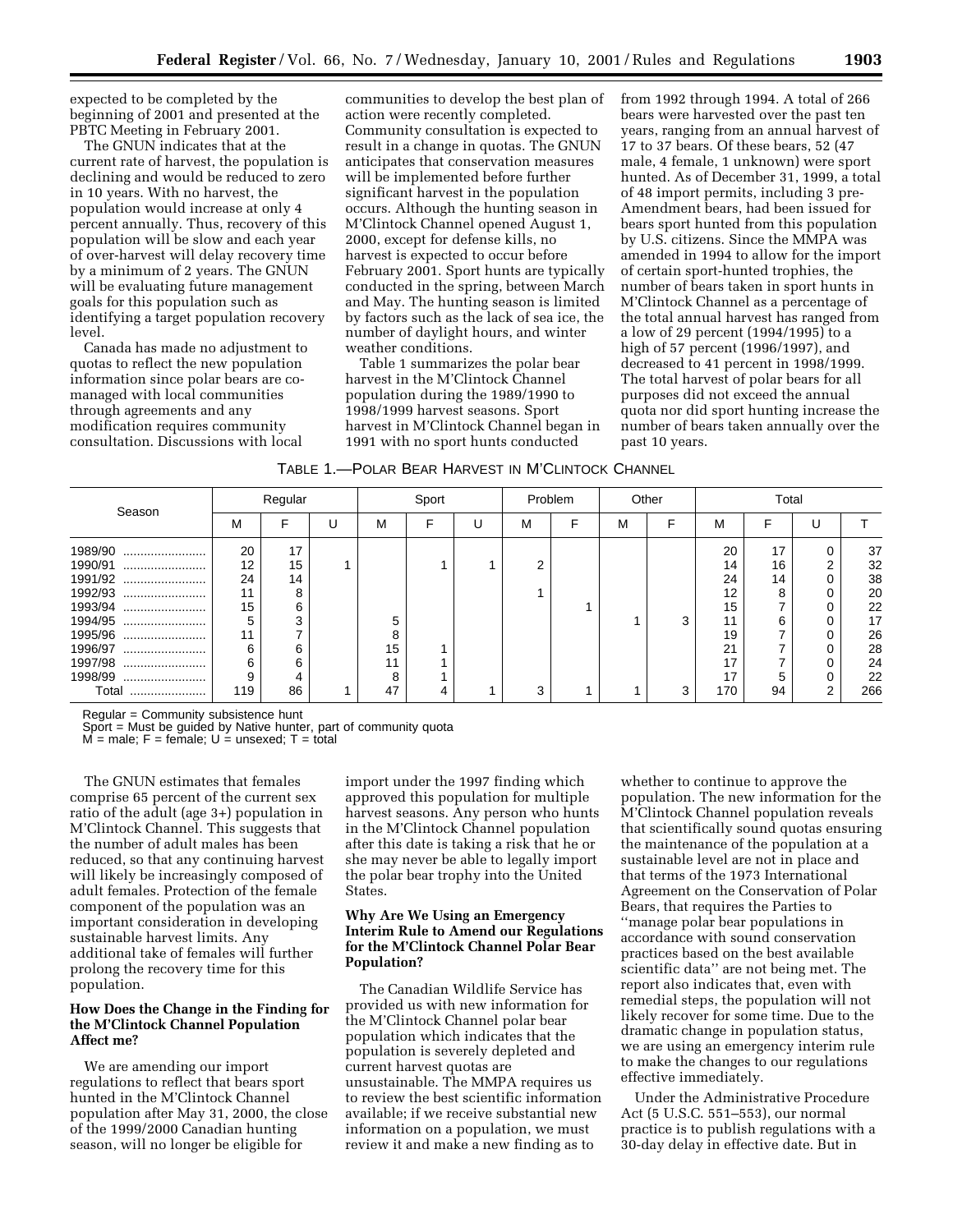this case, we are using the ''good cause'' exemption under 5 U.S.C. 553(b) and (d)(3) to issue this rule without first invoking the usual notice and public comment procedure and to make this rule effective upon publication for the following reasons: (1) Official information submitted by the government of Canada shows that the M'Clintock Channel population no longer meets the import requirements of the MMPA, (2) as a matter of fairness to the regulated community it is necessary to put the public on notice immediately that bears sport hunted in the M'Clintock Channel population after May 31, 2000, the end of the 1999/2000 Canadian hunting season, will no longer be eligible for import under the finding which approved this population for multiple harvest seasons, and (3) it would be contrary to the public interest to maintain regulatory findings that purport to allow the importation of these polar bear trophies when those findings are no longer consistent with the MMPA.

#### **What Happens Next?**

After the 60-day comment period closes, we will consider all comments received, determine whether the emergency interim rule should be modified, and publish a final rule in the **Federal Register**. The final rule will include a discussion of any comments we receive and any amendments we are making to the rule as a result of the comments.

# **Why Are we Revising our Regulations To Include Nunavut Territory?**

Besides restricting the importation of polar bears from the M'Clintock Channel population, we are updating our regulations at 50 CFR 18.30 to reflect that sport hunting of polar bears is legal in both the NWT and Nunavut Territory and that approved populations may now fall under either the GNWT and/or GNUN jurisdiction. Since the publication of the February 18, 1997 (62 FR 7302), and January 11, 1999 (64 FR 1529), final rules, the Nunavut Territory, formerly part of the NWT, officially joined the Federation of Canada on April 1, 1999. Prior to this, legal sport hunting of polar bears in Canada took place only in the NWT; now the majority of polar bear populations lie within or are shared with Nunavut. All GNWT legislative laws and agreements (including the polar bear management agreements) in place still stand in Nunavut. Interjurisdictional management agreements are being drafted or revised to reflect the change in government. Management agreements between participating

communities and the GNWT and/or the GNUN (formerly part of GNWT), are still in effect for the approved polar bear populations as described in the February 18, 1997, and January 11, 1999, rulemakings. Management of polar bear populations now fall under the Department of Resources, Wildlife, and Economic Development (formerly the Department of Renewable Resources), GNWT, and/or the Department of Sustainable Development, GNUN.

# **What Recent Management Changes Has Canada Made for the Viscount Melville Sound Population?**

Canada lifted its five-year harvest moratorium in the Viscount Melville Sound population effective August 1, 1999. This population was added to the list of populations approved for the import of sport-hunted polar bear trophies in our February 18, 1997 (62 FR 7302), rulemaking, subject to the lifting of the harvest moratorium. The GNUN/ GNWT set the 1999/2000 annual harvest quota at four bears, with one female take allowed. We have received preliminary data on this population and will continue to coordinate with Canada on monitoring its status.

#### **Public Comments Invited**

We invite comments on this interim rule from affected or concerned government agencies, the public, the scientific community, industry, environmental organizations, and any other interested party. We will consider all comments submitted to us by the deadline indicated above in **DATES**.

Our practice is to make comments, including names and home addresses of respondents, available for public review during normal business hours. Individual respondents may request that we withhold their home address from the rulemaking record, which we will honor to the extent allowable by law. If you wish us to withhold your name and/or address, you must state this prominently at the beginning of your comment. However, we will not consider anonymous comments. We will make all submissions from organizations or businesses, and from individuals identifying themselves as representatives or officials of organizations or businesses, available for public inspection in their entirety.

#### **Required Determinations**

In accordance with the criteria in Executive Order 12866, this rule is not a significant regulatory action. The Office of Management and Budget (OMB) makes the final determination under Executive Order 12866.

This rule will not have an annual economic effect of \$100 million or adversely affect an economic sector, productivity, jobs, the environment, or other units of government. A costbenefit and economic analysis is not required. The economic effects of this rule will impact a relatively small number of U.S. sport hunters. Since the trophies are for personal use and may not be sold in the United States, there are no expected market, price, or competitive effects adverse to U.S. business interests, or to any small entity. Some incidental economic benefits received by the sports-hunting travel/airline, taxidermist, and sporthunting industries are expected to remain unchanged by this interim rule. If an estimated 10 U.S. citizens hunted a polar bear in M'Clintock Channel, Canada each year at a total cost of \$21,000 (US) for each hunt, then \$210,000 would be expected to be spent, mostly in Canada. Because the small number of U.S. hunters that hunt for polar bears in M'Clintock Channel, Canada, are the only group affected by this rule, the fact that no commercial activity in bear products is involved, and the effect of such hunts for U.S. outfitters and transportation services is likely to be small, this interim rule is not expected to be a major rule and will not have a significant economic effect.

Although we are amending our import regulations to reflect that bears sport hunted in the M'Clintock Channel population after the close of the 1999/ 2000 Canadian hunting season will no longer be eligible for import under the 1997 finding which approved this population for multiple harvest seasons, there are 6 other populations, including Viscount Melville Sound, from which U.S. sport hunters will continue to be able to import legally hunted bears. Thus, we expect there will be no substantial loss to U.S. hunters. The revision of our regulations at 50 CFR 18.30 to include the new territory of Nunavut will have no economic effect as we are simply updating our regulations to reflect that populations approved for the import of sport-hunted polar bear trophies may now fall under either GNWT and/or GNUN jurisdiction.

b. This rule will not create inconsistencies with other agencies' actions. Since 1972, responsibility for implementing the MMPA has been split between two federal agencies. Acting on behalf of the Secretary, Department of the Interior, we have been delegated the MMPA authority for several species of marine mammals, including the polar bear. The National Marine Fisheries Service (NMFS) implements the MMPA authority of the Secretary, Department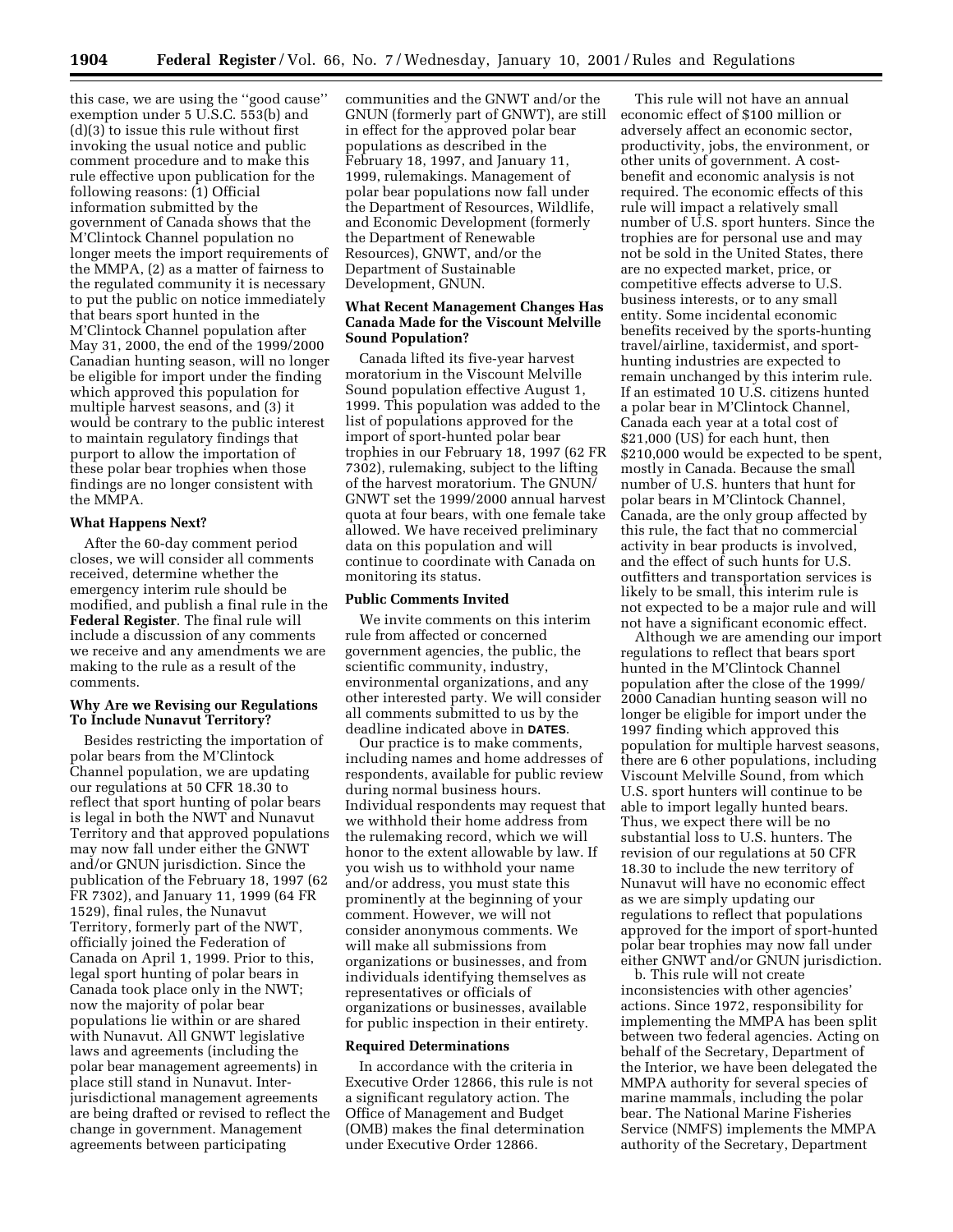of Commerce for whales, dolphins, and most pinnipeds (*i.e.,* seals and sea lions). Currently, there are no special provisions in the MMPA for import of sport-hunted marine mammal species other than polar bear. Since the only federal agencies with authority for marine mammals are the NMFS and us, and the NMFS has not been delegated MMPA authority for this species and does not have any comparable action for other marine mammal species, this rule will not create inconsistencies with that agency's actions.

c. This rule will not materially affect entitlements, grants, user fees, loan programs, or the rights and obligations of their recipients. The groups most affected by this rule are the relatively small number of U.S. sport hunters who would have chosen to hunt polar bear in the M'Clintock Channel population in Canada, and a comparatively small number of U.S. outfitters, taxidermists, and personnel who provide transportation services for travel from the United States to Canada. The revision of our regulations at 50 CFR 18.30 to include the new territory of Nunavut will have no effect as we are merely updating our regulations to reflect that populations approved for the import of sport-hunted polar bear trophies may now fall under either Government of Northwest Territories and/or Government of Nunavut jurisdiction. Similarly, the announcement of the lifting by Canada of a harvest moratorium in the Viscount Melville Sound population will also have no effect as this population was previously added to the list of populations approved for the import of sport-hunted polar bear trophies in our February 18, 1997 (62 FR 7302), rulemaking, subject to the lifting of the harvest moratorium.

d. This rule will not raise novel legal or policy issues. This interim rule is limited to the Service's review of new information obtained from Canada on one polar bear population previously approved for issuance of permits to import polar bear trophies personally sport hunted by U.S. residents. Under section  $104(c)(5)(A)$  of the MMPA, before issuing a permit for the import of a polar bear trophy, we must make certain legal and scientific findings. In a previous rule published in 1997 [62 FR 7302], we put the public on notice that if we receive substantial new information on a population, we would review it and make a new finding, if necessary, after consideration of public comment. After reviewing the new information, we find that the M'Clintock Channel population no longer meets the import requirements of the MMPA. Due

to the dramatic change in population status, we are using an emergency interim rule to make the changes to our regulations effective immediately. At the same time, we are soliciting comments and will consider those comments in issuing a final rule. The revision of our regulations at 50 CFR 18.30 to include the new territory of Nunavut will also not raise novel legal or policy issues as we are merely updating our regulations to reflect that populations approved for the import of sport-hunted polar bear trophies may now fall under either GNWT and/or GNUN jurisdiction. Similarly, we are merely announcing Canada's lifting of the harvest moratorium in the Viscount Melville Sound population, a population we previously added to the list of populations approved for the import of sport-hunted polar bear trophies in our February 18, 1997 (62 FR 7302), rulemaking, subject to the lifting of the harvest moratorium.

The Department of the Interior certifies that this rule will not have a significant economic effect on a substantial number of small entities as defined under the Regulatory Flexibility Act (5 U.S.C. 601 *et seq.*). An initial Regulatory Flexibility Analysis is not required. Accordingly, a Small Entity Compliance Guide is not required. Based upon its analysis of the factors identified above, we have determined that no individual industries within the United States will be significantly affected and no changes in the demography of populations are anticipated. This rule involves the importation of polar bear trophies for personal, non-commercial use only, and therefore will have no effect on the commercial fur trade market. Polar bear sport hunting is not allowed within the United States. Therefore, sport hunting of polar bears in Canada can have no effect on polar bear sport hunts in the United States since such hunts are currently prohibited. For these reasons, and those described under the EO 12866 required determination above, we have, therefore, determined that the rule will not have a significant economic effect on a substantial number of small entities as defined in the Regulatory Flexibility Act, 5 U.S.C. 601 *et seq.*, and have determined that a small entity flexibility analysis study is not necessary.

This rule is not a major rule under 5 U.S.C. 804(2), the Small Business Regulatory Enforcement Fairness Act. This rule:

a. Does not have an annual effect on the economy of \$100 million or more. The economic effects of this rule will impact a relatively small number of U.S. sport hunters. A total of 50 polar bears

have been taken in sport hunts from the M'Clintock Channel between 1995 and 1999 with a range of 5 to 16 bears taken per year; approximately 74% of sport hunters are U.S. citizens. The announcement of the lifting by Canada of a harvest moratorium in the Viscount Melville Sound population will have no economic effect as this population was previously added to the list of populations approved for the import of sport-hunted polar bear trophies in our February 18, 1997 (62 FR 7302), rulemaking, subject to the lifting of the harvest moratorium. Since the trophies are for personal use and may not be sold in the United States, there are no expected market, price, or competitive effects adverse to U.S. business interests, or to any small entity. The revision of our regulations to include the new territory of Nunavut will have no economic effect as we are merely updating our regulations to reflect the change in government jurisdiction for populations approved for the import of sport-hunted polar bear trophies.

b. Will not cause a major increase in costs or prices for consumers, individual industries, Federal, State, or local government agencies, or geographic regions. The importation of polar bear trophies is for personal, noncommercial use only. The small benefits gained by U.S. outfitters and transportation services as U.S. hunters travel to Canada will most likely remain unchanged as most sport hunters will simply redirect their hunting efforts from the M'Clintock Channel to one of the 6 other approved populations. The revision of our regulations to include the new territory of Nunavut will have no effect as we are merely updating our regulations to reflect a change in government jurisdiction.

This rule will not have substantial direct effects on the States, in their relationship between the Federal Government and the States, or on the distribution of power and responsibilities among the various levels of government.

c. Does not have significant adverse effects on competition, employment, investment, productivity, innovation, or the ability of U.S.-based enterprises to compete with foreign-based enterprises. The groups most affected by this rule are the extremely small number of U.S. sport hunters who would have chosen to hunt polar bear in M'Clintock Channel, Canada, and a small number of U.S. outfitters, taxidermists, and personnel who provide transportation services for travel from the United States to Canada. The importation of legally taken sport trophies is still approved for 6 other populations from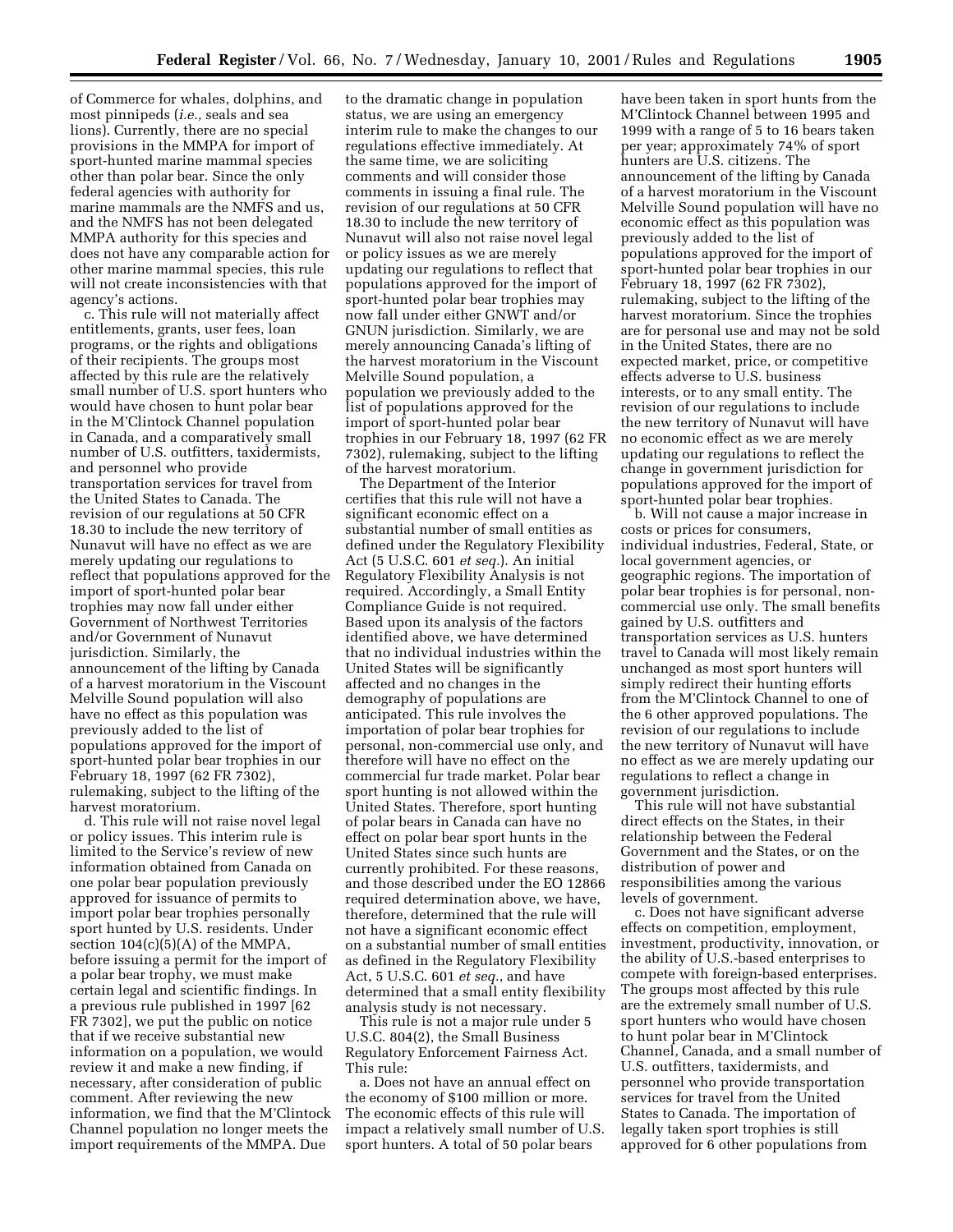Canada, including Viscount Melville Sound, and it is anticipated that most sport hunters will simply redirect their hunting efforts to one of the 6 other populations. The revision of our regulations to include the new territory of Nunavut will have no effect as we are merely updating our regulations to reflect a change in government jurisdiction.

In accordance with the Unfunded Mandates Reform Act (2 U.S.C. 1501, *et seq.*):

a. This rule will not ''significantly or uniquely'' affect small governments. A Small Government Agency Plan is not required. This rule is limited to our review of new information obtained from Canada on one polar bear population that we previously approved for issuance of permits to import polar bear trophies personally sport hunted by U.S. residents. We are revising our regulations to include the new territory of Nunavut merely to reflect a change in government jurisdiction.

b. This rule will not produce a Federal mandate of \$100 million or greater in any year, i.e., it is not a ''significant regulatory action'' under the Unfunded Mandates Reform Act.

In accordance with Executive Order 12630, the rule does not have significant takings implications. A takings implication assessment is not required. We have determined that the rule has no potential takings of private property implications as defined by Executive Order 12630, for the reasons described under the EO 12866 required determination above.

This rule will place the hunting community on immediate notice that our 1997 finding that approved the M'Clintock Channel population for multiple harvest seasons is no longer in effect after May 31, 2000, the end of the 1999/2000 Canadian hunting season. If hunters nonetheless proceed to take polar bears from this population after the emergency rule is published, they do so with full notice that the M'Clintock Channel population no longer meets the eligibility criteria set out in the MMPA for the issuance of import permits.

In accordance with Executive Order 13132, the rule does not have significant Federalism effects. A Federalism assessment is not required since the rule is limited to the importation of personal sport-hunted polar bear trophies for personal (non-commercial) use, only by the person who sport hunted the trophy.

This rule will not have substantial direct effects on the States, in their relationship between the Federal Government and the States, or on the distribution of power and

responsibilities among the various levels of government.

In accordance with Executive Order 12988, the Office of the Solicitor has determined that the rule does not unduly burden the judicial system and meets the requirements of sections 3(a) and 3(b)(2) of the Order. This interim rule is limited to our review of new information obtained from Canada on one polar bear population previously approved for issuance of permits to import polar bear trophies personally sport hunted by U.S. residents. Under section  $104(c)(5)(A)$  of the MMPA, before issuing a permit for the import of a polar bear trophy, the Service must make certain legal and scientific findings. In a previous rule published in 1997 [62 FR 7302], the Service told the public that the findings that approved populations as published in the CFR are aggregate findings applicable in subsequent years. However, it also put the public on notice that if we receive substantial new information on a population, we would review it and make a new finding after consideration of public comment. After reviewing the new information, we find that M'Clintock Channel no longer meets the import requirements of the MMPA and are amending our regulations to reflect that bears sport hunted in this population after May 31, 2000, the close of the 1999/2000 Canadian hunting season, will no longer be eligible for import under the 1997 finding which approved this population for multiple harvest seasons. Due to the dramatic change in population status, we are using an emergency interim rule to make the changes to our regulations effective immediately. At the same time, we are soliciting comments and will consider those comments in issuing a final rule.

This regulation does not contain new or revised information for which OMB approval is required under the Paperwork Reduction Act of 1995 (44 U.S.C. 3501 *et seq.*). The information collection associated with Federal Fish and Wildlife permits is covered by an existing OMB approval, and is assigned clearance number 1018–0093, Form 3– 200–45, with an expiration date of February 28, 2001. Details of the information collection requirements for the import of sport-hunted polar bear trophies appear at Title 50 of the Code of Federal Regulations, Section 18.30(a). We may not conduct or sponsor, and a person is not required to respond to, a collection of information unless it displays a currently valid OMB control number.

We have analyzed this rule in accordance with the criteria of the National Environmental Policy Act. The Department of the Interior has determined that the issuance of this action is categorically excluded under the Department's NEPA procedures in Part 516 of the Department Manual, Chapter 2, Appendix 1.10.

In accordance with the President's memorandum of April 29, 1994, ''Government-to-Government Relations with Native American Tribal Governments'' (59 FR 22951) and 512 DM 2, we have evaluated possible effects on Federally recognized Indian tribes and have determined that there are no effects. The rule is limited to our review of new information obtained from Canada on the M'Clintock Channel polar bear population. Polar bear sport hunting is not allowed within the United States. Therefore, sport hunting of polar bears in Canada can have no effect on polar bear sport hunts in the United States since such hunts are currently prohibited.

Executive Order 12866 requires each agency to write regulations that are easy to understand. We invite your comments on how to make this rule easier to understand, including answers to questions such as the following: (1) Are the requirements in the rule clearly stated? (2) Does the rule contain technical language or jargon that interferes with its clarity? (3) Does the format of the rule (grouping and order of sections, use of headings, paragraphing, etc.) aid or reduce its clarity? (4) Would the rule be easier to understand if it were divided into more (but shorter) sections? (5) Is the description of the rule in the ''Supplementary Information'' section of the preamble helpful in understanding the rule? What else could we do to make this rule easier to understand?

Send a copy of any comments that concern how we could make this rule easier to understand to: Office of Regulatory Affairs, Department of the Interior, Room 7229, 1849 C Street, NW, Washington, D.C. 20240. You may also email comments to: Exsec@ios.doi.gov

#### **List of Subjects in 50 CFR Part 18**

Administrative practice and procedure, Alaska, Imports, Indians, Marine mammals, Oil and gas exploration, Reporting and recordkeeping requirements, Transportation.

#### **Regulation Promulgation**

Accordingly, we hereby amend Part 18, Subchapter B of chapter I, Title 50 of the Code of Federal Regulations to read as follows: